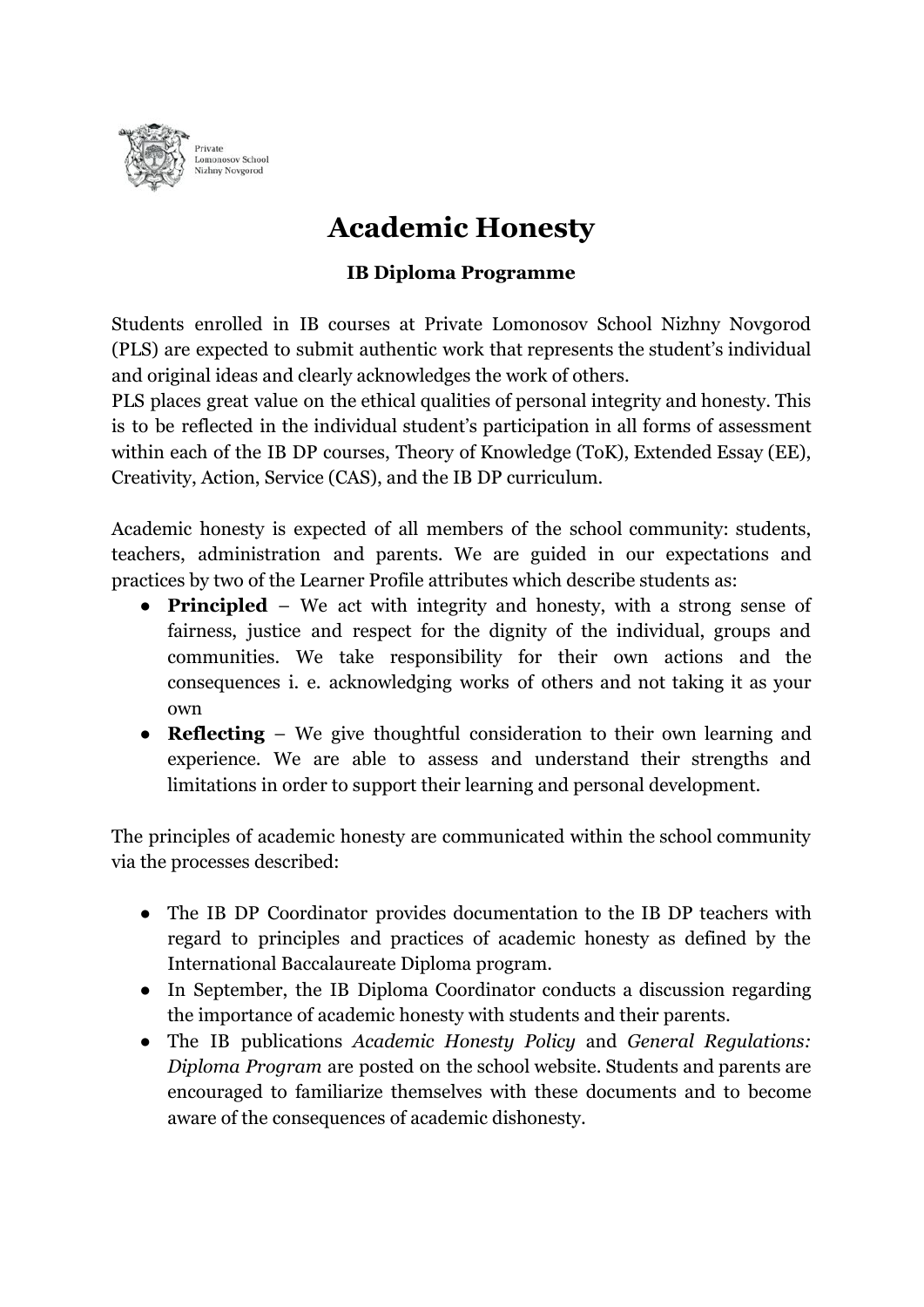- IB DP teachers hold discussions stressing academic honesty to students. They positively emphasize the benefits of students conducting themselves with integrity and academic honesty in all forms of assessment.
- IB DP teachers reinforce good academic practices and provide examples of conventions for acknowledging sources.
- The extended essay supervisor provides information to acknowledge sources in the extended essay.
- The IB DP Coordinator reaffirms the values inherent in students conducting themselves as principled individuals via CAS activities and informs students about appropriate conduct during the exam sessions.
- IB DP students are informed that plagiarism software may be used by teachers to investigate malpractice

## **Academic Dishonesty**

- *Plagiarism*: the representation of the ideas or work of another person as the candidate's own
- *Collusion*: supporting malpractice by another candidate, as in allowing one's work to be copied or submitted for assessment by another
- *Duplication of work*: the presentation of the same work for different assessment components and/or diploma requirements
- *Unfair Advantage*: any other behavior that gains an unfair advantage for a candidate or that affects the results of another candidate

## **Other types of malpractice:**

- Making up data for an assignment
- Falsifying a CAS record
- Taking unauthorised material into the examination room, including a mobile phone, an electronic device, own rough paper, notes
- Misbehaving during an exam, including any attempt to disrupt the examination or distract another candidate
- Copying the work of another candidate
- Referring to or attempting to refer to, unauthorised material that is related to the examination
- Failing to comply with the instructions of the invigilator or other member of the school's staff responsible for the conduct of an examination
- Impersonating another candidate
- Including an offensive material in a script
- Stealing examination papers
- Disclosing or discussing the content of an examination paper with a person outside the immediate community within 24 hours after the examination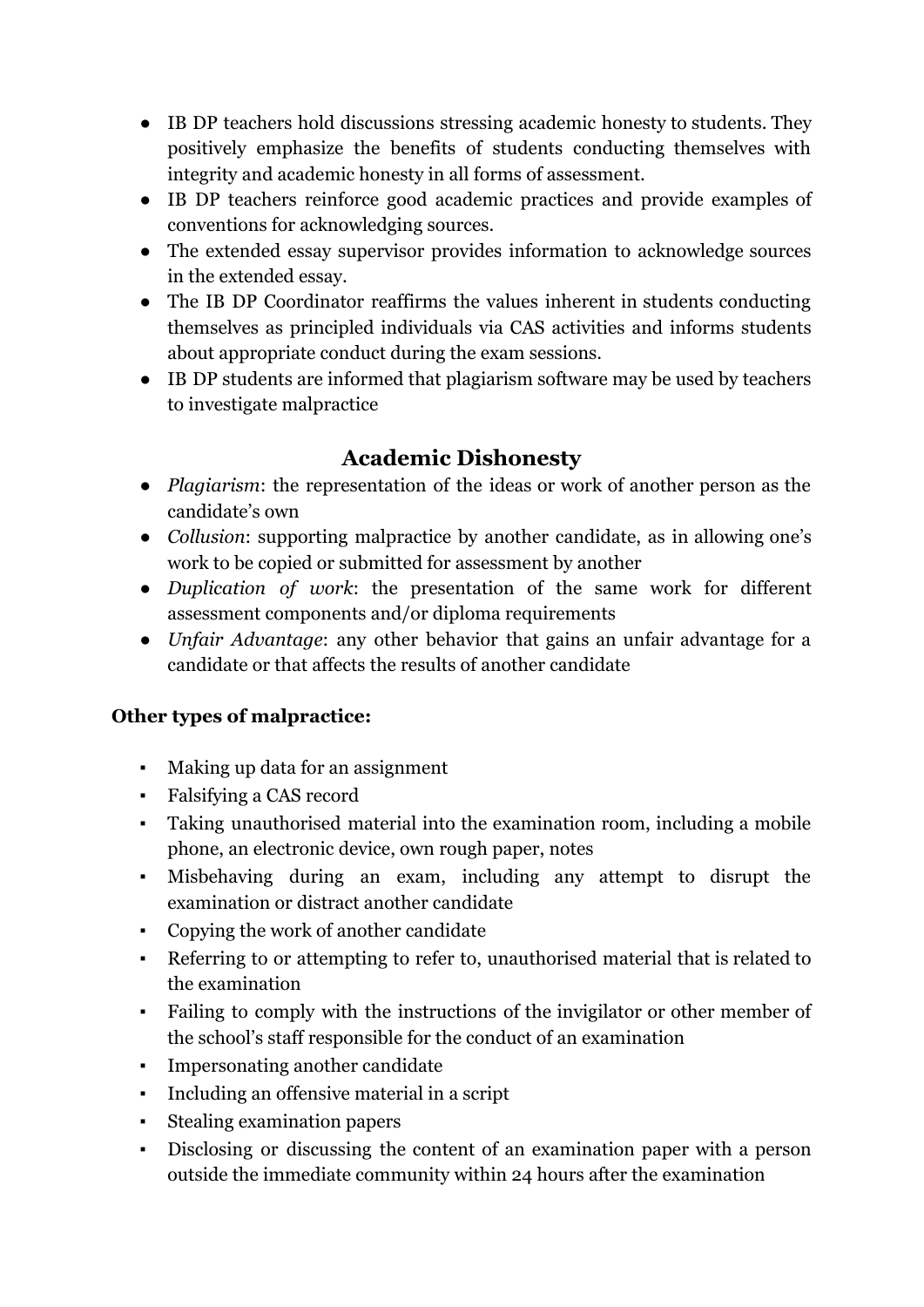- Using an unauthorised calculator during an examination
- Concealing and/or using unauthorised software on a graphic calculator, particularly, but not only, during examinations

## **Roles and Responsibilities**

## **Teacher Responsibilities**

Teachers should explain what this policy means to students in the specific terms of the work that they are asking students to produce. They should also model good practice and be vigilant in addressing all instances of malpractice in a timely manner.

The teacher is also responsible for teaching, monitoring and assessing the research skills in order to equip students with the tools necessary to maintain academic honesty. They should also speak to students regularly during the drafting, when the student/teacher interaction is more collaborative than evaluative.

#### **Teachers are expected to:**

- Support and act on the School's policy on good academic practice and provide candidates with advice whenever necessary.
- Provide instructions and support in research and technical skills, and be available to offer advice and guidance to students.
- Give specific requirements as well as written examples of proper citation of a variety of sources in their discipline area(s).
- Structure assignments to encourage the development of student's own ideas through problem solving, comparison, precise hypothesis, analysis etc.
- Provide a formative assessment structure for investigative reports that includes planning and the evaluation of sources, and reflects the need for candidate's work to be authentic.
- Mark regular class and homework assignments considering each candidate's use of and acknowledgement of sources.
- Observe the same procedures as students and actively use the Harvard citation and referencing guide as documentation style (or other discipline appropriate style) when providing students with reference material.

## **IB DP Coordinator/Administration Responsibilities**

Coordinator should ensure that Academic Honesty and dishonesty is explained to staff, students and parents at relevant times, giving examples of both good and bad practice where possible.

They should investigate any suspected breaches of the standard in an open and fair way. Their recommendations to the principal should be clear and reasoned.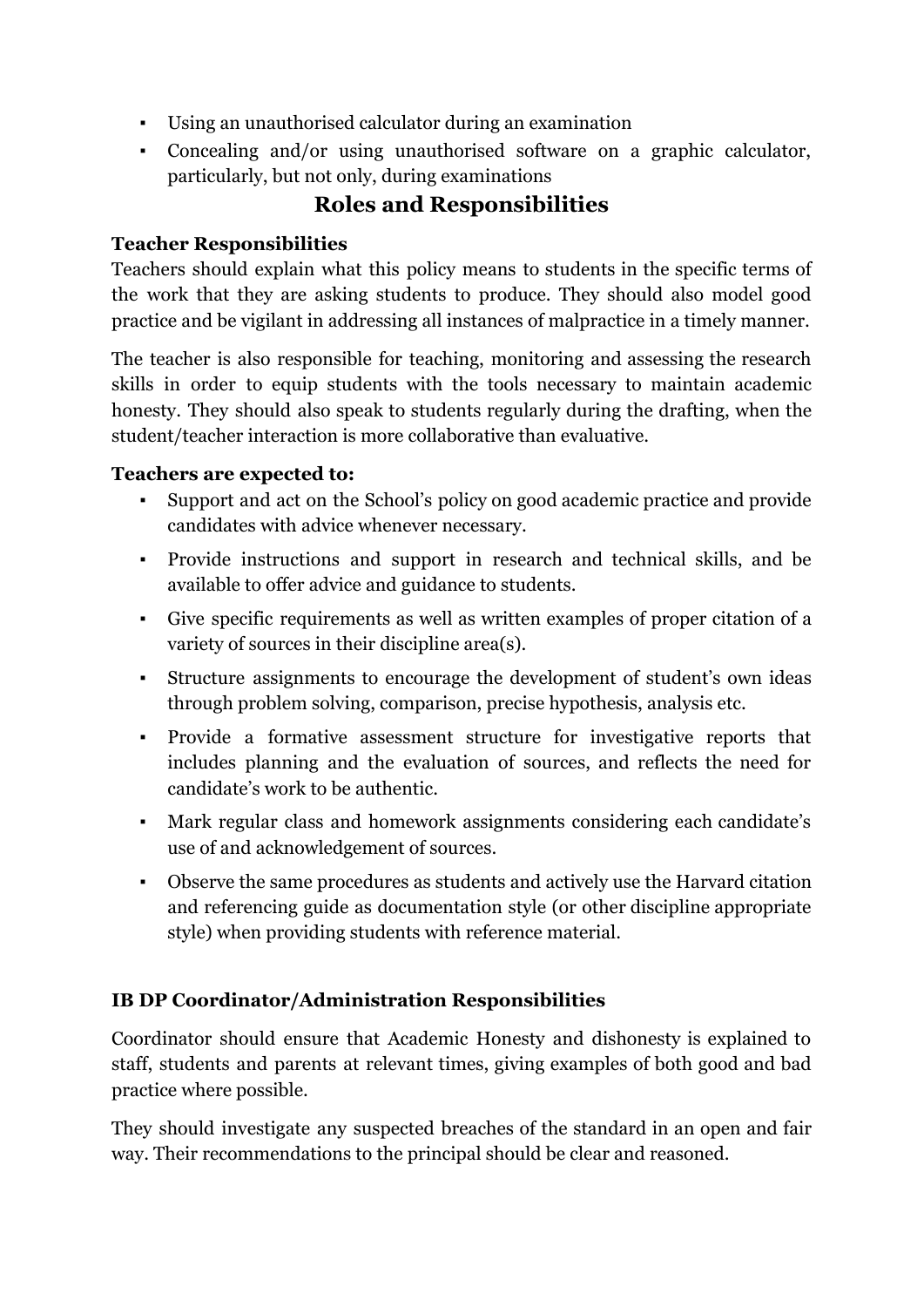#### **DP coordinator and administrators are expected to:**

- Know the regulations and instructions as provided by the IBO that govern the conduct of each examination session.
- Ensure that teachers, candidates and legal guardians are aware of IB requirements concerning academic honesty and provide in school training opportunities for them
- Agree with IB teachers an internal calendar of all due dates for the receipt/submission of candidates' assessment material.
- Ensure teachers and students adhere to the school's academic honesty policy.
- Ensure candidates and invigilators are provided with relevant information about examination regulations.
- Support the IBO fully in the prevention, detection and investigation of malpractice.
- Undertake any additional responsibilities required by the IBO should a candidate or staff member be investigated for malpractice.
- DP Coordinator is also responsible for our Turnitin subscription and will provide teaching staff with individual login information.

## **Student Responsibilities**

Students are required to act and behave according to the guidelines outlined in the Private Lomonosov School Parent/Student Handbooks and Student Planner.

Students are required to uphold the virtues of honesty and truth within an international school environment. Academic honesty requires students to understand the difference between academic dishonesty, intellectual property, plagiarism and authentic authorship.

The Learner Profile and the attitudes are the basis for the development of academic integrity in our students.

- Students take responsibility for their own work
- Students work individually unless otherwise instructed
- Students recognize the difference between individual work and group work
- Students give credit to other people working in the group
- Students do not copy other people's work
- Students reference sources according to agreed upon (age appropriate) bibliographic formats for each grade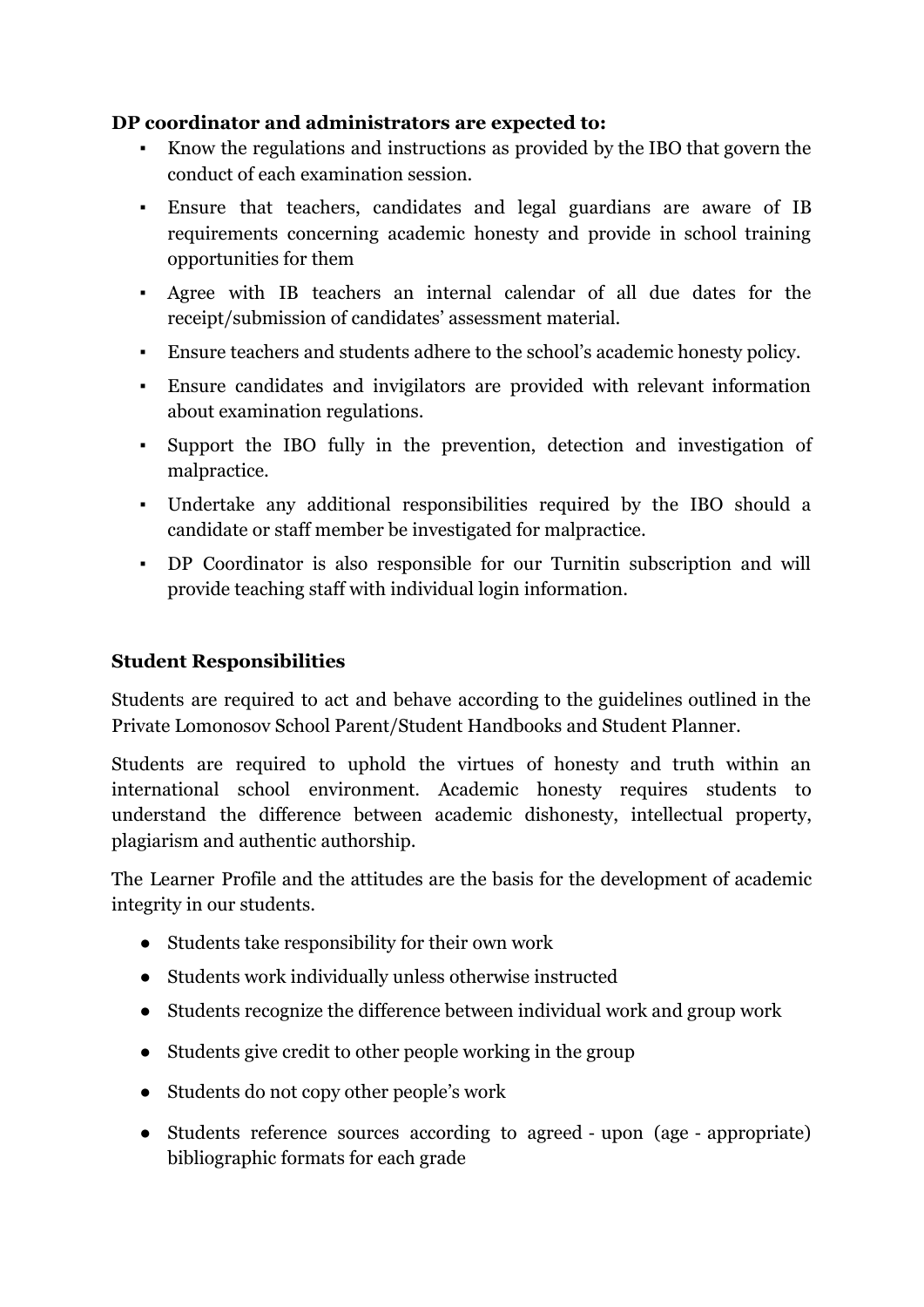- Students use information technology and library resources responsibly
- Students are expected to comply with all internal school deadlines
- It is the student's responsibility, if academic dishonesty is suspected, to prove that all pieces of work are his/her own, and have not been plagiarised

#### **Parent Responsibilities**

Parents should speak to their children about the need to be honest and why it is important to be so in terms of academic progress.

#### **The Role of the Librarian**

The Librarian provides a very useful resources for all DP students and teachers. She is an expert in the area of academic honesty, and can provide ethical guidance alongside information on the most appropriate citation system to use in each DP IA assignment, particularly the Extended Essay. She is also responsible for our Turnitin subscription and will provide teaching staff with individual login information.

## **Non-observance of Academic Honesty**

Any case of academic misconduct will be dealt with in a manner that ensures equity, consistency, procedural fairness, timely resolution and further learning.

Incidences of academic misconduct at PLS are treated on a case-by-case basis and students may be penalized with a failing grade for the assignment or assessment, the semester, or the year. In addition, a student may receive internal suspension. In severe cases, the student may be suspended or dismissed from the School.

Practical steps taken in each case of misconduct include the following:

- Investigation of misconduct
- Student(s) conference with the IB DP teacher regarding the incident
- The IB DP teacher informs the IB Coordinator and the Head of school that a candidate is suspected of engaging in malpractice
- Meeting is conducted between the student, parent, IB DP teacher, IB DP Coordinator, and the Head of school
- The Head of school provides consequences that act in accordance with the PLS's policies
- The student is required to agree that all future assessments will be completed following all the principles of academic honesty to remain in the IB Diploma or IB course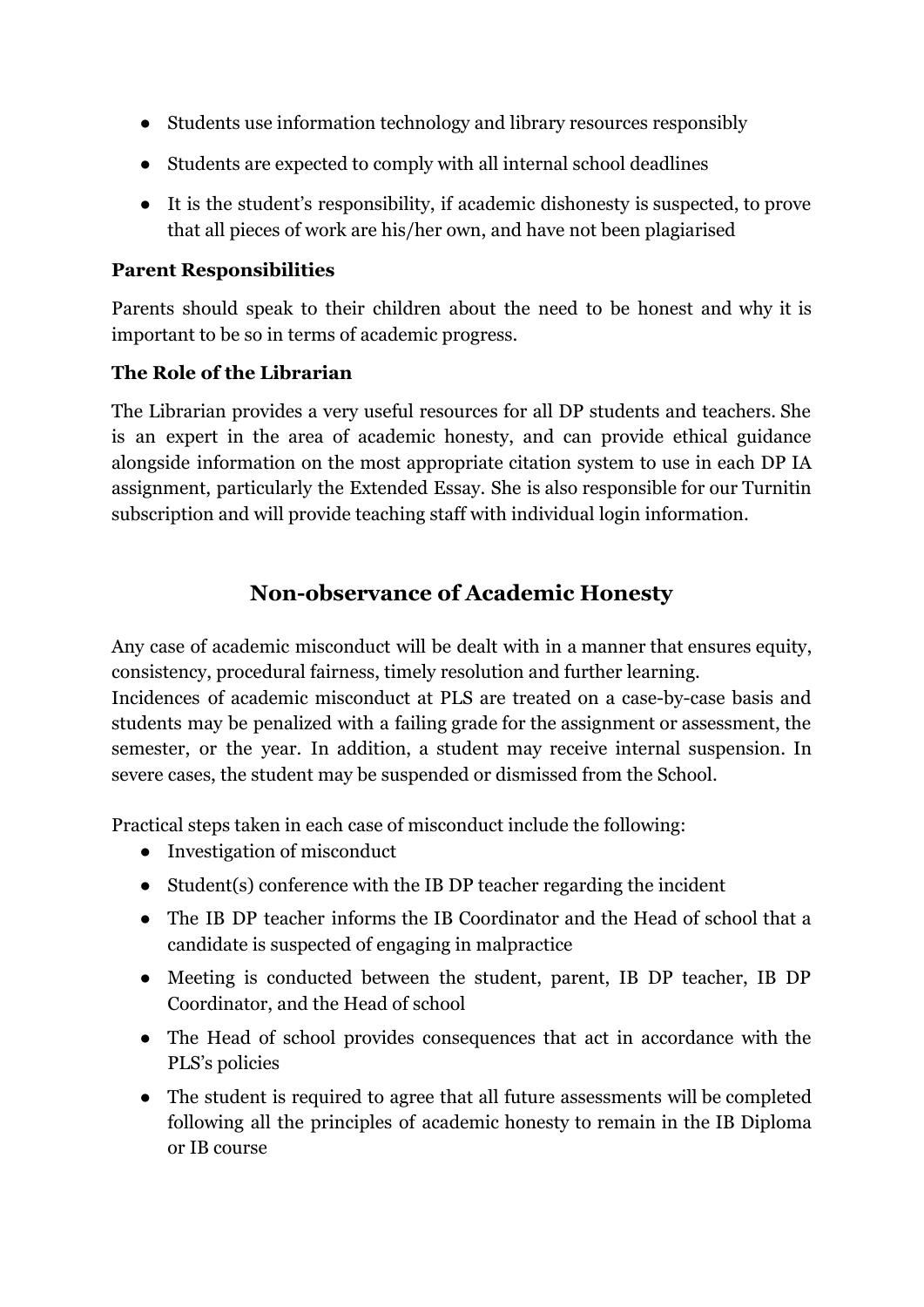● Record of the incident is kept by the school administration

## **Internal Assessment**

An incident of malpractice on any **IB DP Internal Assessment**:

- the IB DP Coordinator informs the Head of school that a student is suspected of malpractice
- the IB DP Coordinator reports the incident to the IB Information Desk for investigation
- the IB DP Coordinator and the Head of school conduct an investigation including an interview with the student and parents
- the IB DP Coordinator completes a report which includes: a statement from the teacher for the subject area concerned, CAS Coordinator, or the Extended Essay supervisor, a statement from the IB Coordinator, a statement from the candidate (student), a summary of an interview with the student regarding the alleged malpractice
- If a student is found guilty of malpractice, no diploma will be awarded to the candidate

## **Internal Sanctions**

- Internal sanctions may be imposed by the school for incidences of malpractice relating to homework, classwork, and internal exams which do not involve internally and externally assessed final pieces of official IB examination work, and will include:
	- 1st Offense: The student is required to re-do the work and reminded of PLS's academic honesty. Parents are notified by the teacher and the malpractice is noted in school records.
	- 2nd Offense: The student is given zero for the work, parents are notified by the Administration, and the student receives disciplinary consequences. This second malpractice offense is noted in school records.
	- 3rd Offense: If a student is found guilty of a 3rd breach of academic honesty, they will receive no credit for the relevant course, and may be recommended for withdrawal.

## **Offences and penalties (punishment)**

1. Punishment for cheating in coursework or written assessments: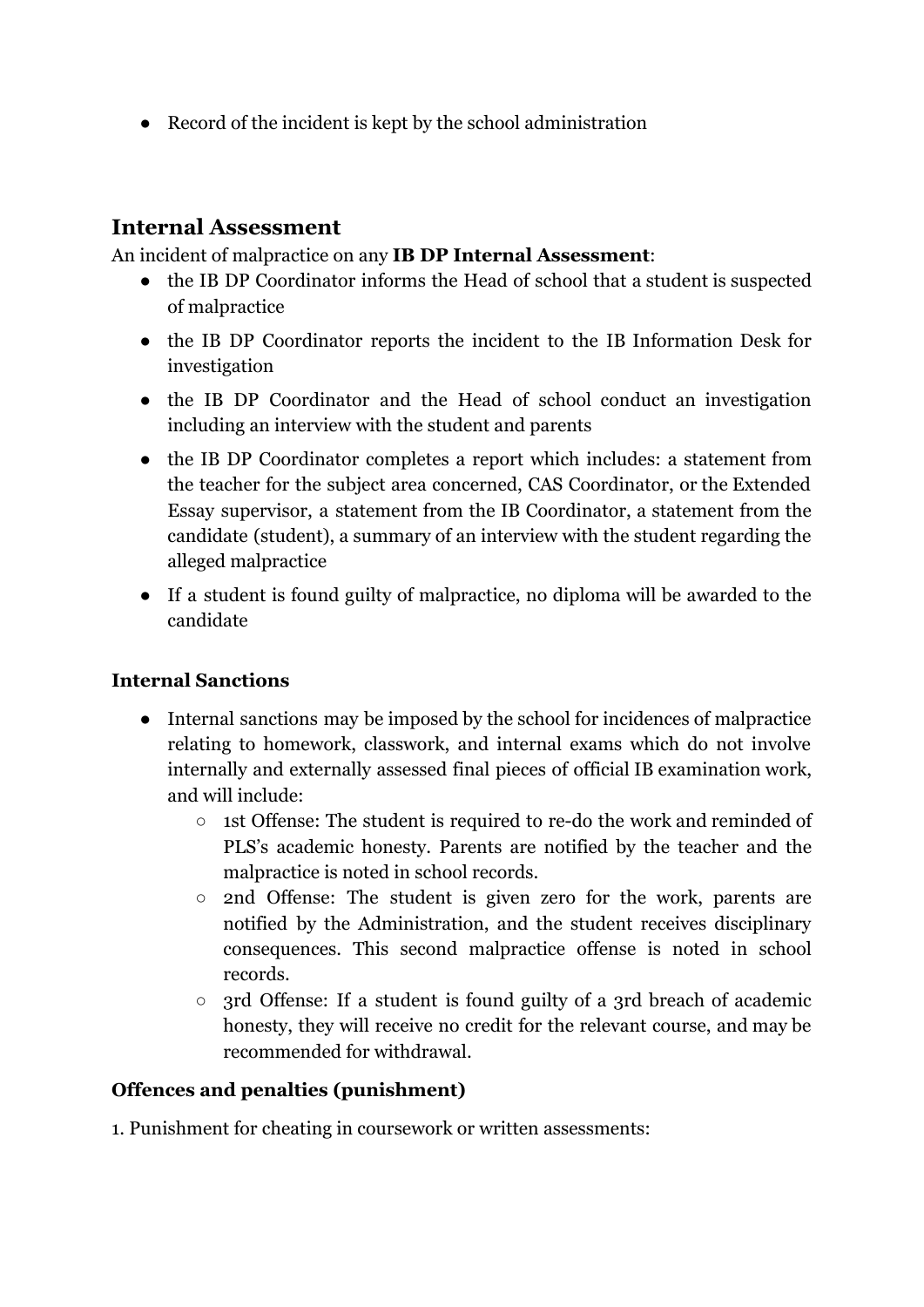- Teacher could put a mark ("autograph") on a student work in case of every comment about cheating
- If students work has a mark ("autograph") it will decreases the score by 20% i.e., at 1.4 points in 7-point system for assessment and by 1 point in a 5-point assessment system.
- 2. Failure to comply with homework:
	- The student receives a Grade "0" .
	- If student brings the completed homework in next day, mark for the homework will be puts is next to "0".

## **External Assessment**

An incident of academic dishonesty during an **IB DP exams**:

- the IB DP Coordinator informs the school administration and the student's parent
- the IB DP Coordinator reports the incident to the IB Information Desk at the International Baccalaureate Curriculum and Assessment Centre

#### **External Sanctions**

External sanctions are those assigned by the IB, or by the school, in compliance with IB regulations, and relate specifically to the perception that academic dishonesty has taken place in work which counts towards the award of the final Diploma. Should such academic dishonesty be suspected in the first draft of an IA, the EE or the TOK essay, it is likely that the internal sanctions above will apply. However, if the suspected malpractice occurs at a later stage, either once work has been submitted to the IB, or when final versions of IAs are handed in with little or no time before the final submission date, malpractice investigation and sanctions will take place as detailed in the section below

In cases of academic dishonesty a student may be penalized with a failing a grade for the assignment, the semester, or the year. In addition, a student may receive internal suspension. In severe cases, the student may be suspended or dismissed from the School.

#### **Consequences of Malpractice / Sanctions (as outlined by the IB)**

● If the amount of plagiarism is minimal, zero marks will be awarded for the assessment component, but a grade will still be awarded for the subject. This is referred to as 'Academic Infringement'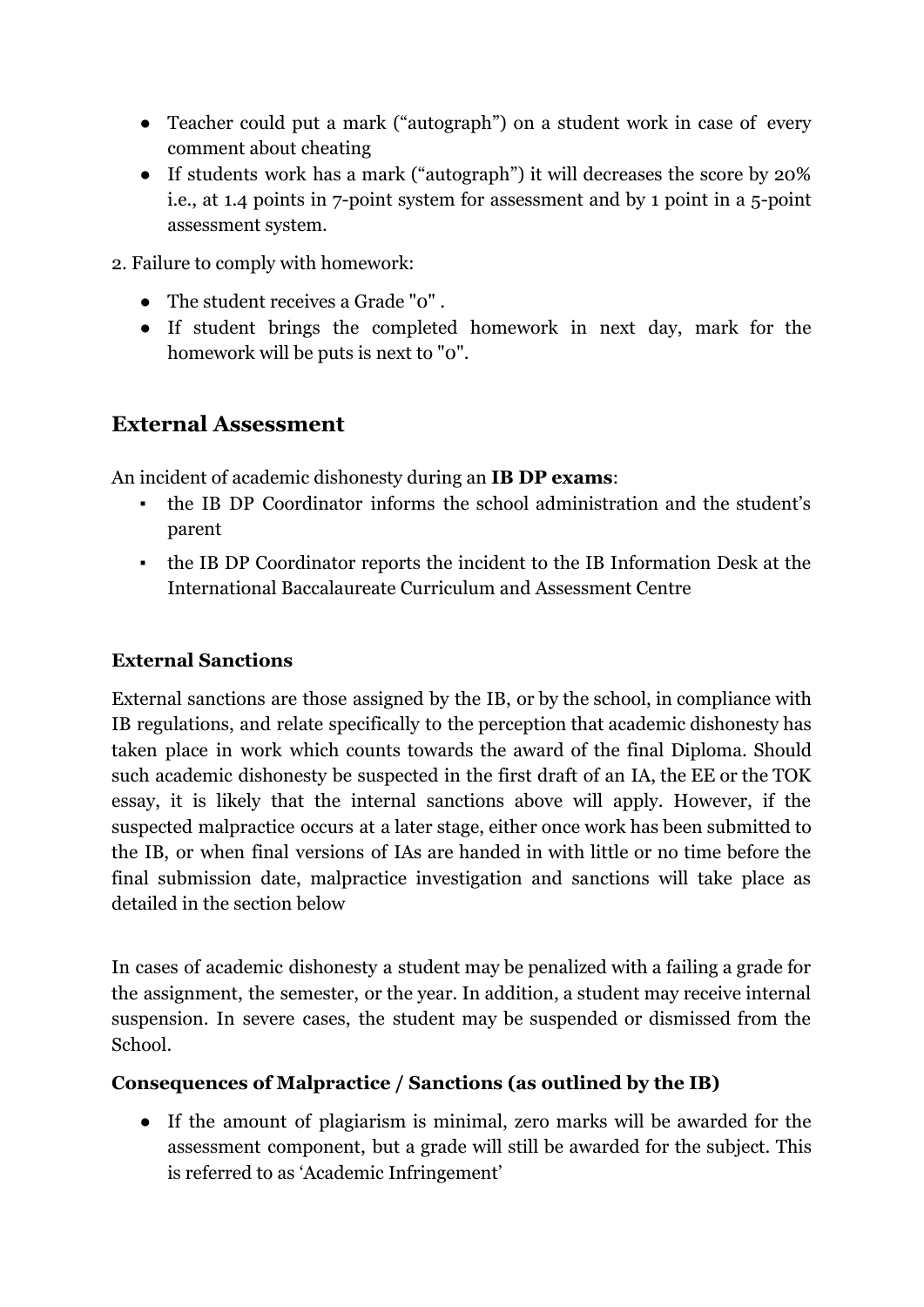- If a candidate is found to have plagiarized all or part of any assignment then no grade will be awarded for the subject. This automatically means that no Diploma can be awarded.
- Misconduct during an examination will result in no grade being awarded for the specific subject involved.
- If a candidate falsifies a CAS record, no Diploma will be issued until 12 months after the examination session have passed. The CAS record will need to be correctly completed.
- If the case of malpractice is very serious, the candidate may not be allowed to re-register for examinations in any future session
- An IB Diploma may be withdrawn from a candidate at any time if malpractice is subsequently established

An appeal may be made to the final award committee in the light of new factual evidence, within three months of the original decision.

## **The detection of plagiarism**

Candidates are expected to review their own work before submission for assessment and before the coversheet is signed to identify any passages, data, graphs, photographs, computer programs, etc that still require acknowledgment.

The teacher must be vigilant for familiar passages and, if necessary, check that such passages have not been copied from a textbook. In the case of an extended essay, the supervisor may quiz the candidate on the content of the essay at any point during their supervision or during the summative viva voce to determine whether the work is in fact that of the candidate.

The internet can also be used for detecting academic dishonesty. Teachers must submit all Internal Assessments and Extended Essays through *Turnitin (http://turnitin.com)*. This text-matching software is the first level of safeguard to ensure that students are submitting original work. Online plagiarism detection services have their limitations, and should be used with caution. These services are best used to help students improve their writing, avoiding plagiarism and also over-reliance on other people's work.

Additionally, more specific information, which support Academic Honesty, students can find in the TOK, CAS and EE guidlinesses.

PLS use the Academic Honesty "Violation Charge" Form to work with malpractices (Appendix 1).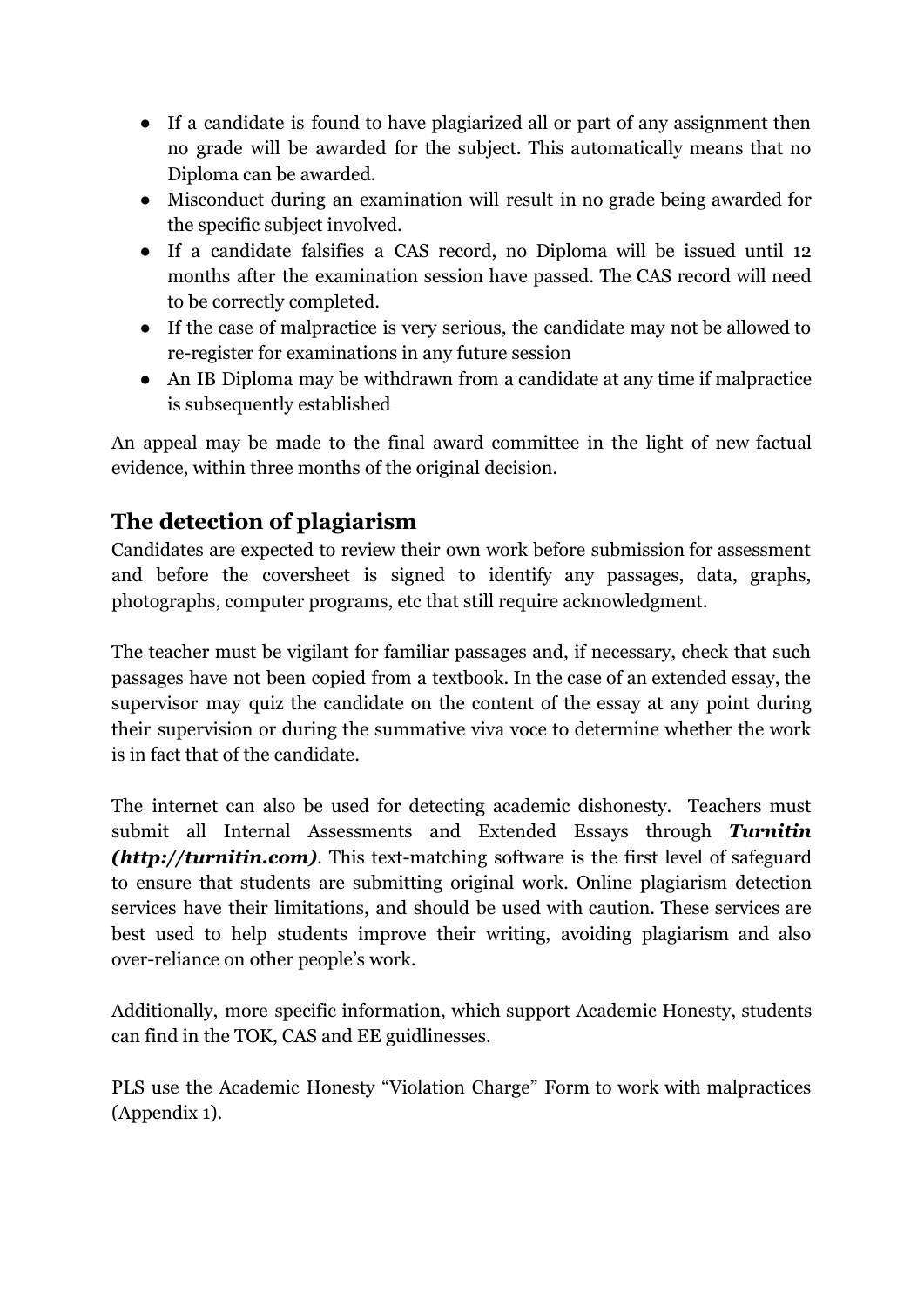All PLS students and parents sign the Academic Honesty Agreement Form. This confirms that they have read Academic Honesty and understand their responsibilities.

Remember – IB Diploma students as are expected to be 'Principled'.

## *Bibliography:*

*Academic Honesty, IBO, 2009 Academic Honesty in the International Context, IBO 2014 Academic honesty – principles to practice Dr. Celina Garza – IB Academic honesty manager IB Assessment Centre - Cardif . IBO AEM General Conference, Rome 2014 Ef ective citing and referencing,IBO 2014 General Regulations: Diploma Program, IBO, 2011 Handbook of Procedures for the Diploma Program, IBO 2017.*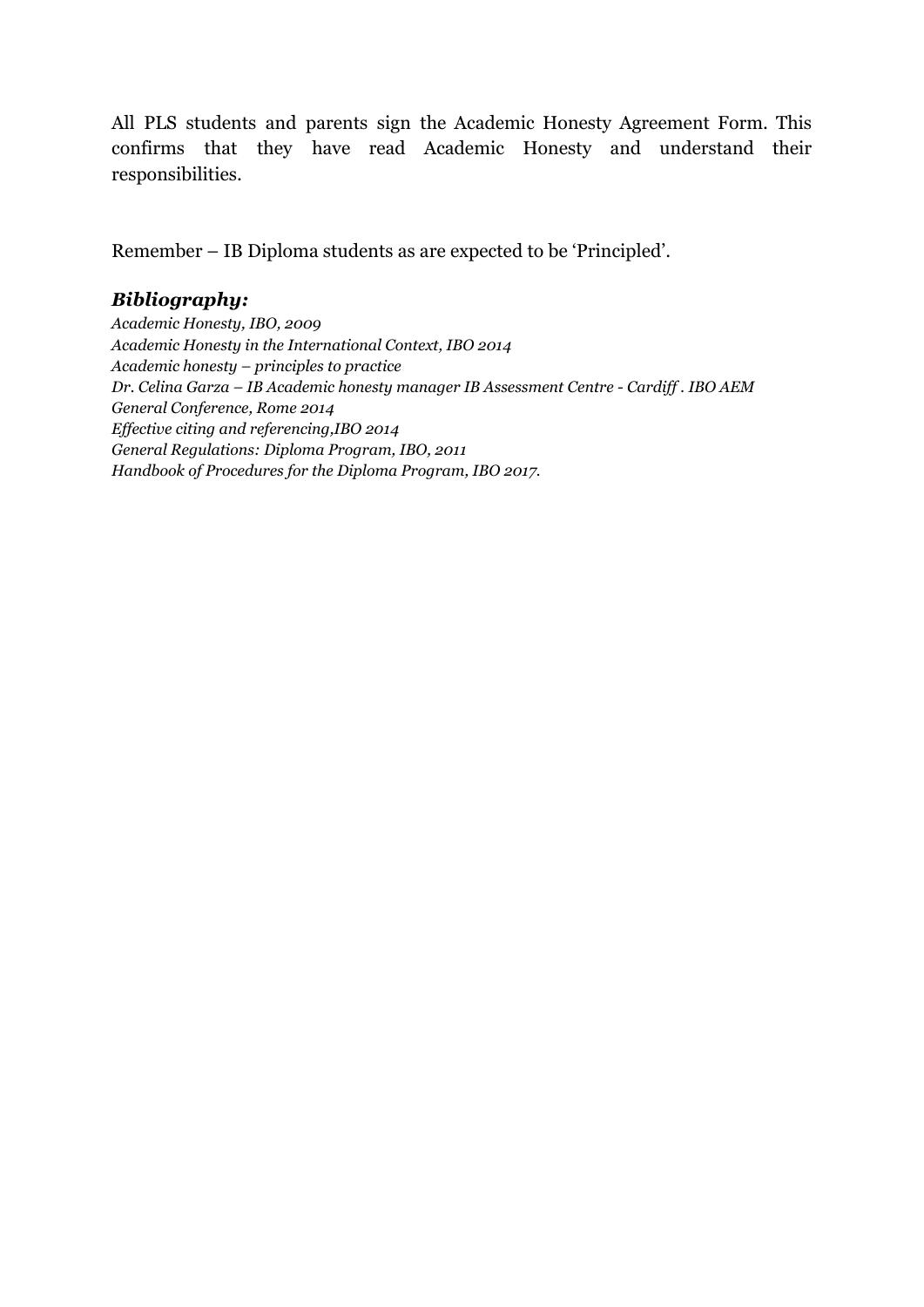# **Appendix 1. Academic Honesty "Violation Charge" Form**

| <b>Student Name:</b> |           |                                     |  |
|----------------------|-----------|-------------------------------------|--|
| <b>Teacher Name:</b> |           |                                     |  |
| Course:              | Semester: | Year:                               |  |
| Date of Incident:    |           | Date Student Informed of Violation: |  |

| T<br>$\bf{E}$<br>${\bf A}$<br>$\overline{C}$<br>$\mathbf H$<br>${\bf E}$ | Charge:                                                                                                                                                                                                                               | Plagiarism<br>$\Box$ Cheating<br>❏<br><b>Information falsification</b><br>Collusion<br>❏<br>Falsification<br>of<br>academic<br>❏<br>Duplication of work<br>$\Box$<br>dishonesty<br>$\Box$ Unfair Advantage<br><b>Q</b> Other                                                                                                                                                                                                                            |  |  |  |  |
|--------------------------------------------------------------------------|---------------------------------------------------------------------------------------------------------------------------------------------------------------------------------------------------------------------------------------|---------------------------------------------------------------------------------------------------------------------------------------------------------------------------------------------------------------------------------------------------------------------------------------------------------------------------------------------------------------------------------------------------------------------------------------------------------|--|--|--|--|
| $\mathbf R$                                                              |                                                                                                                                                                                                                                       | In an attachment: Please describe the incident and efforts to inform student of the<br>charge and include all relevant documentation/evidence.                                                                                                                                                                                                                                                                                                          |  |  |  |  |
|                                                                          | Penalty<br>assigned<br>by PLS:                                                                                                                                                                                                        | written<br><b>□</b> Oral<br>Rewriting a paper, retaking<br>$\Box$<br><b>or</b><br>an<br>exam/test/quiz, or<br>redoing<br>reprimand<br>an<br>Reduction in course<br>assignment<br>$\Box$ Failure or reduction in grade given<br>grade<br>$\Box$ Failure of the course<br>for paper, exam or assignment<br>without privilege of make-up<br>without privilege of<br>withdrawal<br>Replacement of/payment<br>$\Box$<br>for<br>materials harmed or destroyed |  |  |  |  |
|                                                                          | Teacher's Signature:<br>Date:<br>$\Box$ Due to the serious nature of violation, I request an Academic Honesty hearing<br>in addition to the above penalty.<br>$\Box$ If a hearing is held, I would like to be present at the hearing. |                                                                                                                                                                                                                                                                                                                                                                                                                                                         |  |  |  |  |
|                                                                          |                                                                                                                                                                                                                                       |                                                                                                                                                                                                                                                                                                                                                                                                                                                         |  |  |  |  |
|                                                                          |                                                                                                                                                                                                                                       | The teacher takes the original form to the DP Coordinator office. The teacher keeps a<br>copy for his/her file and gives a copy to the student, as noted in the "Hearing"<br>Procedures" in the Student Handbook. The original and file copies are to remain<br>confidential within the policy and procedure system.                                                                                                                                    |  |  |  |  |